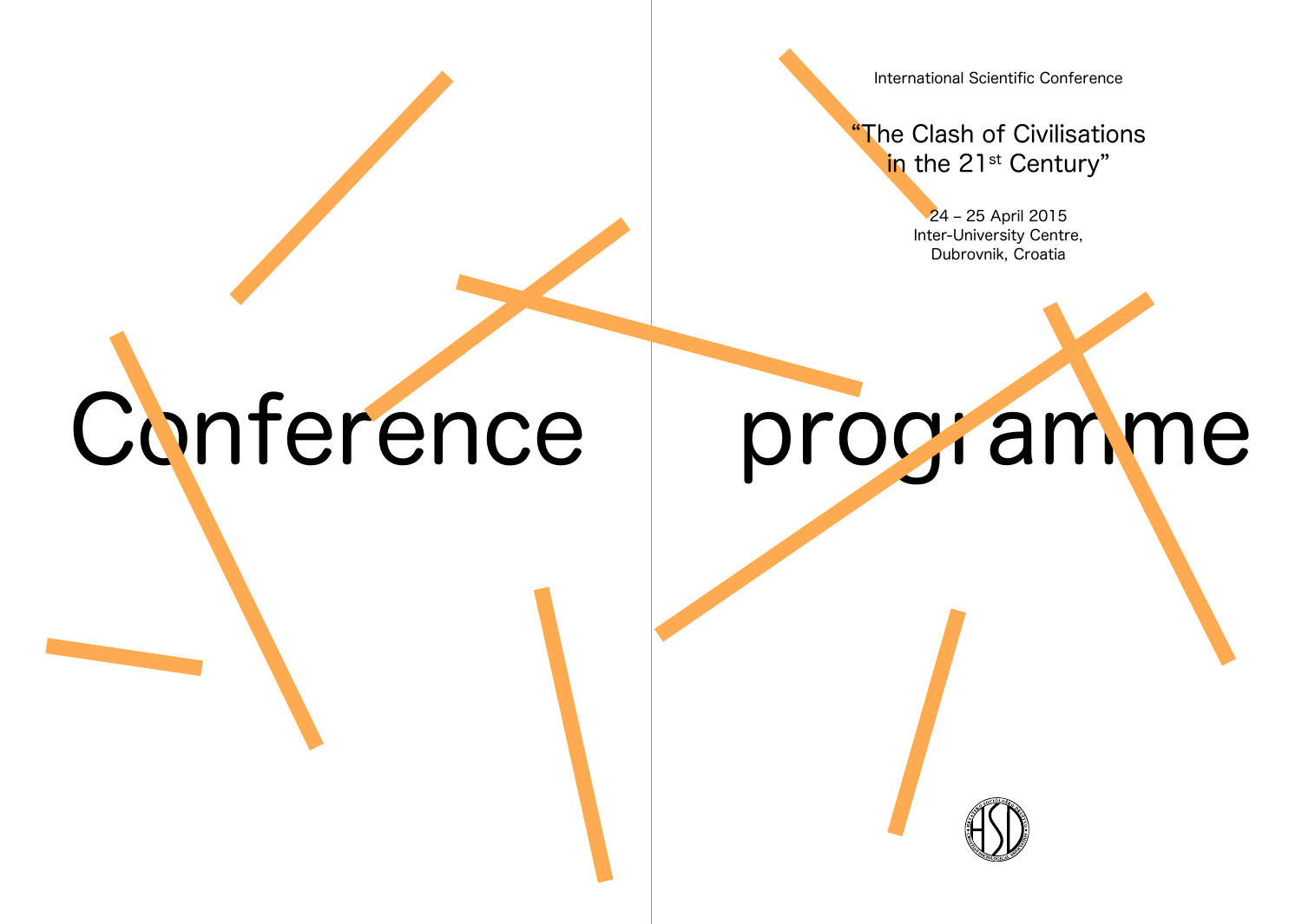# Friday 24 April 2015



 $9.15 - 9.30$ 

Introductory words and welcome from the host

Saša Božić Croatian Sociological Association, Department of Sociology, University of Zadar

> Nada Bruer Ljubišić Inter-University Centre, Dubrovnik

### 9.30 –11.00 KEYNOTE LECTURE

Siniša Malešević University College Dublin: Civilizations and Organized Violence

Moderator: Saša Božić Department of Sociology, University of Zadar

#### 11.00 –11.30 COFFEE BREA

11.30 –13.00 Session 1

Moderator: Simona Kuti Institute for Migration and Ethnic Studies, Zagreb

Ronald Pohoryles ICCR Foundation, Vienna: Why Huntington is Still Wrong

Daphne Winland<br>York University, Toronto: "Civilization of Clashes": Violence, Culture, Fear

Niall O'Dochartaigh National University of Ireland, Galway: Civil War or War of Civilisations? Territorial Perspectives on the Causes of Violent Conflict

Zbigniew Rykiel Institute of Sociology, Rzeszów University: Civilisation, Violence and the State

13.00 –15.00 WELCOME RECEPTION A IUC ATRIUM

#### 15.00 –16.30 SESSION 2

Moderator: Daphne Winland<br>
York University, Toronto

Biljana Kašić Department of Sociology, University of Zadar: Transmodern Critical Responses or How to Counter Global Violence?

> Alexey Bogdanov American Studies Department, School of International Relations. Saint-Petersburg State University: "Western Hegemony" as Civilizational Project

Zdzisław Zagórski and Marcelina Zuber Institute of Sociology, University of Wroclaw: The Problem of Clash of Civilisations in the Constructivist Perspective

16.30 –17.00 COFFEE BREA

17.00 –18.30 **SESSION 3** 

Moderator: Niall O'Dochartaigh National University of Ireland, Galway

> Saša Božić Department of Sociology, University of Zadar and

Simona Kuti Institute for Migration and Ethnic Studies, Zagreb: "Methodological Nationalism" vs "Methodological Civilizationalism": Essentialization beyond the Nation-State

> Andreas Pickel Trent University, Peterborough: Nations, Civilizations and Violence

Blerim Reka South East European University, Tetovo: Post-Huntington Clashes: Civilizations vs. Energy